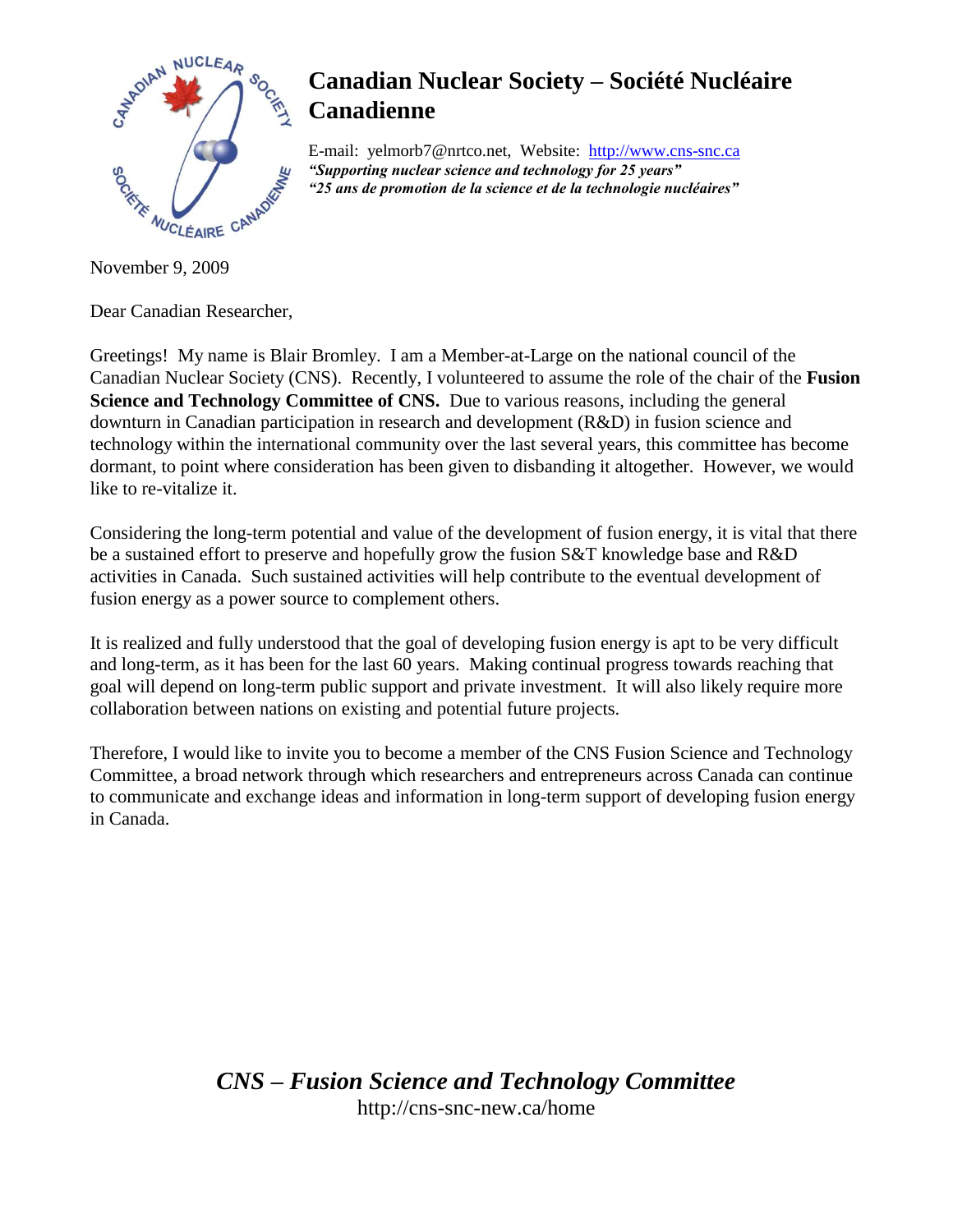

E-mail: yelmorb7@nrtco.net, Website: http://www.cns-snc.ca *"Supporting nuclear science and technology for 25 years" "25 ans de promotion de la science et de la technologie nucléaires"*

As a member of this committee, you will get out of it what you put into it, as it is a purely volunteer activity, but we may have the opportunity to make a long-term difference by re-building and growing fusion research in Canada. Shown on the following page is a short list of tentative goals for this committee. Perhaps you might like to help contribute to achieving one or more of those goals as part of a group effort.

If you would like to be a part of the *CNS Fusion Science and Technology Committee,* please contact me. If you know of a colleague who might be interested, please forward this letter to them.

Thank you for your time and consideration. I look forward to hearing from you soon.

Sincerely,

Blain P. Branley

Dr. Blair P. Bromley, Chair, Fusion Science and Technology Committee, Canadian Nuclear Society Member-at-Large, CNS Council

19 MacDonald St. P.O. Box 500 Deep River, ON, K0J 1P0 613-584-8811 ext. 43676 (work), 613-584-1518 (home) [bromleyb@aecl.ca](mailto:bromleyb@aecl.ca) , [yelmorb7@nrtco.net](mailto:yelmorb7@nrtco.net)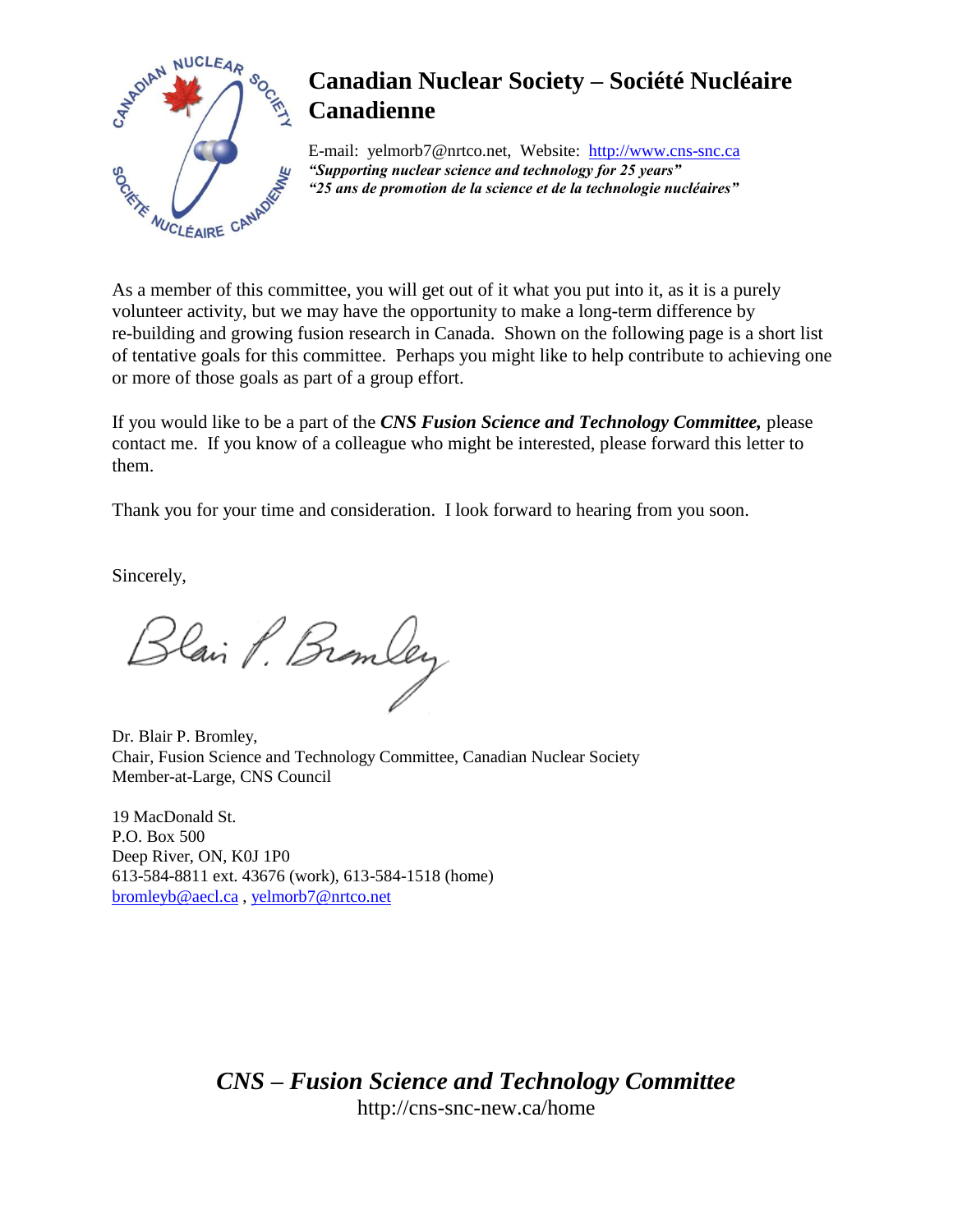

E-mail: yelmorb7@nrtco.net, Website: http://www.cns-snc.ca *"Supporting nuclear science and technology for 25 years" "25 ans de promotion de la science et de la technologie nucléaires"*

### **Tentative Goals of CNS Fusion Science and Technology Committee**

(Last Update: November 9, 2009)

- 1. To develop a position paper by the CNS for long-term Canadian strategy for Fusion S&T R&D.
- 2. Encourage Canada-wide participation and sharing of information on research in fusion, plasma physics, and related sciences and technology through participation in technical sessions / conferences at Canadian Nuclear Society annual meetings (yearly or every 2<sup>nd</sup> year), or at other meetings co-sponsored by the CNS.
- 3. To promote Canada-wide co-operation and collaboration between universities, various research laboratories, and private companies.
- 4. To get co-sponsorship with various societies (e.g. Canadian Association of Physics, etc.)
- 5. To provide resources / information to all stakeholders (e.g. federal and provincial governments, universities, industry, associations, societies) to encourage their long-term, continued and sustained support on Canadian R&D in fusion science and technology.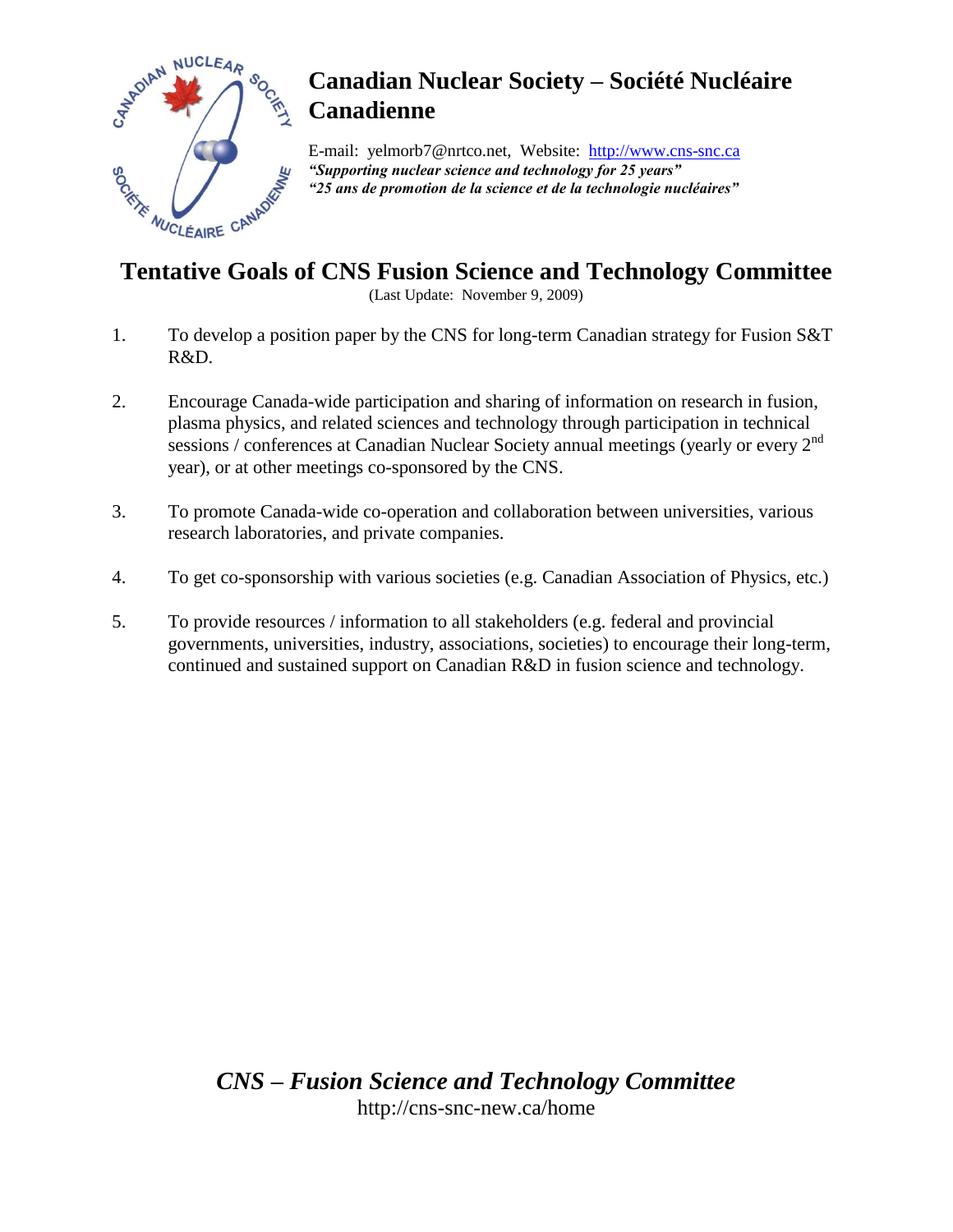

E-mail: yelmorb7@nrtco.net, Website: http://www.cns-snc.ca *"Supporting nuclear science and technology for 25 years" "25 ans de promotion de la science et de la technologie nucléaires"*

## **Supplementary Information and Commentary**

#### **Blair Bromley: Who Am I?**

For those of you who don't know me, let me tell you a little about myself. I have a B.A.Sc. in Mechanical Engineering from the University of Toronto (1993), an M.S. in Aerospace Engineering (1998) and a PhD. in Nuclear Engineering from the University of Illinois at Urbana-Champaign (2001).

While working on my masters and doctoral degrees, I studied plasma physics and fusion technology (eg. electromagnetic confinement systems, inertial confinement, alternative concepts, etc.), and did my dissertation research on particle-in-cell (PIC) direct simulations of inertial electrostatic confinement (IEC) fusion neutron devices, along with some work on other alternative fusion concepts, such as the dense plasma focus (DPF) and Penning Traps. I spent a number of summers while I was in graduate school working in the plasma physics groups (T-15, P-24) at Los Alamos National Laboratory (LANL), where some exploratory work was being done on Magnetized Target Fusion (MTF).

I have had a long-term interest in fusion energy, probably dating back to when I was in high school, and was contemplating the energy supply and power systems needed for deep-space propulsion systems.

Today, I work in the field of nuclear fission, as a reactor physicist at Atomic Energy of Canada Limited (AECL) – Chalk River Laboratories. The reality for me has been that there is more commercial and government financial support to further develop and improve nuclear fission technology, which has been a proven success for generating economical electricity with a relatively low environmental impact. However, I still maintain an interest in the long-term development of fusion energy.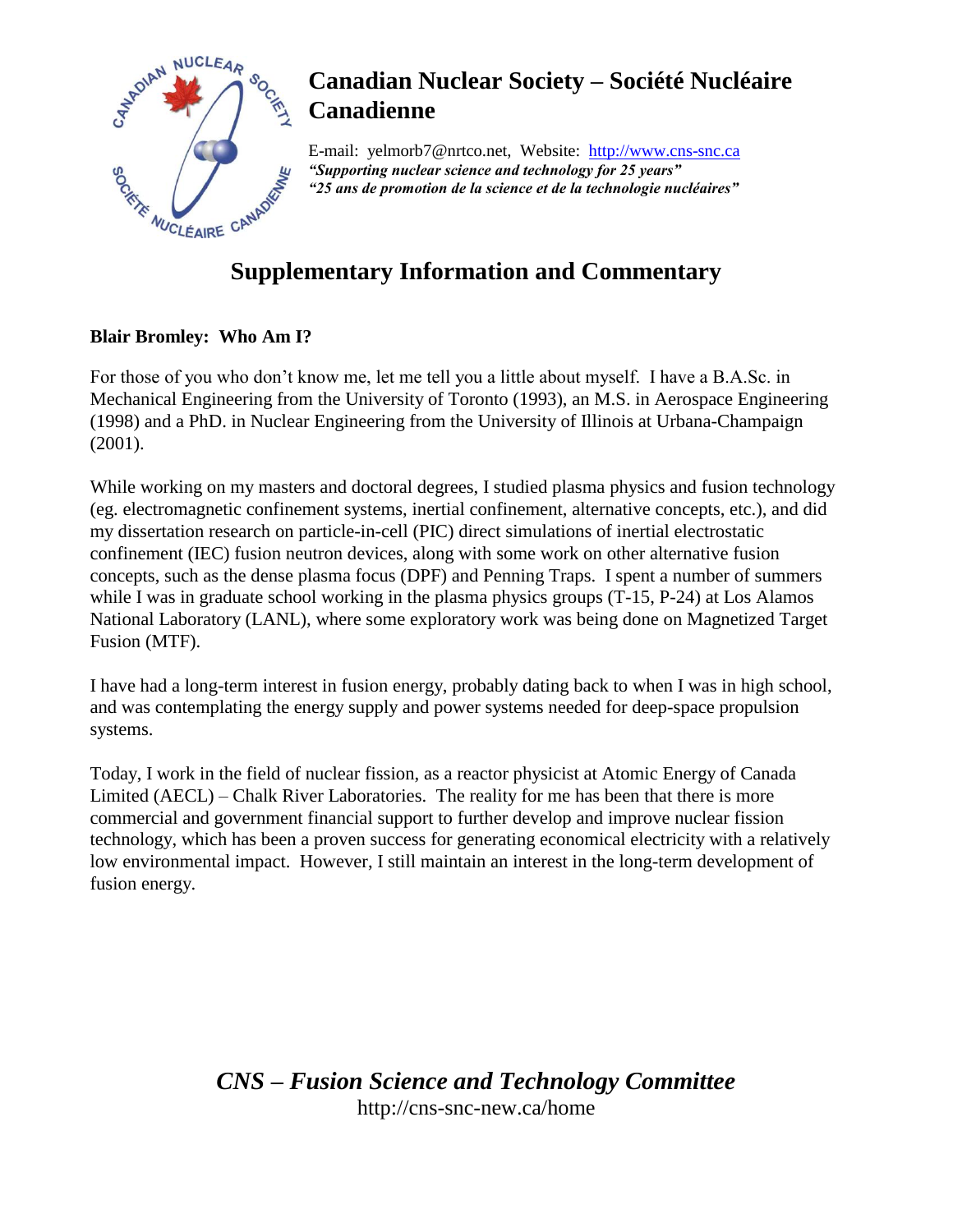

E-mail: yelmorb7@nrtco.net, Website: http://www.cns-snc.ca *"Supporting nuclear science and technology for 25 years" "25 ans de promotion de la science et de la technologie nucléaires"*

#### **A Qualitative Review of Fusion Science and Technology**

Many of you may recall early predictions of "commercial fusion power plants within 10, to 20, to 50 years", and this statement has been repeated for the last 50 years. It would now seem that there is no definite time frame for if and when fusion power plants will become a reality. Clearly, it is quite probable that there are many remaining physics and engineering obstacles to overcome in fusion science and technology before the ultimate goal of fusion-based electric power plants become a reality.

Many research groups at various universities and laboratories across the world have been working over the last several decades on developing various fusion concepts, many which since have been abandoned due to limited progress and success. In a numbers of situations, there was a failure to meet early expectations and promises, many which were grossly unrealistic. These failures were followed by the subsequent drying up of funds to carry out further research.

As many of you may have experienced and observed, funding for fusion R&D has been going through periods of ups and downs throughout the international community. The early excitement, enthusiasm, and promises of fusion dating from the early 1950's have since given way to a more subdued and reserved approach. This has occurred due to the technical difficulty in achieving break-even and net fusion power production, coupled with the reality that there are numerous alternative sources of energy that, in the foreseeable future, will be much easier and more economical to exploit (e.g. fossil fuels, nuclear fission, and various renewable resources).

Thus, it may be considered by many governments that there is no immediate or urgent need to massively invest in developing fusion energy. It may be expected by many countries that reserves of fossil fuels and the growing exploitation of nuclear fission and renewable energy resources (e.g., wind, photo-voltaics, solar-thermal, geothermal, biomass, tidal systems, ocean wave, etc.) will be adequate to meet the world's energy needs for the next several centuries.

Nevertheless, it is realized that the potential energy resources for nuclear fusion are enormous by comparison to all other current sources. Therefore, it would be prudent, in the long-term interests of ensuring energy supplies, to take the necessary steps to develop the science and technology to enable the harnessing of the vast energy resource of fusion fuels available on Earth (e.g., deuterium extracted from water, tritium bred from lithium extracted from the earth's crust).

# *CNS – Fusion Science and Technology Committee*

http://cns-snc-new.ca/home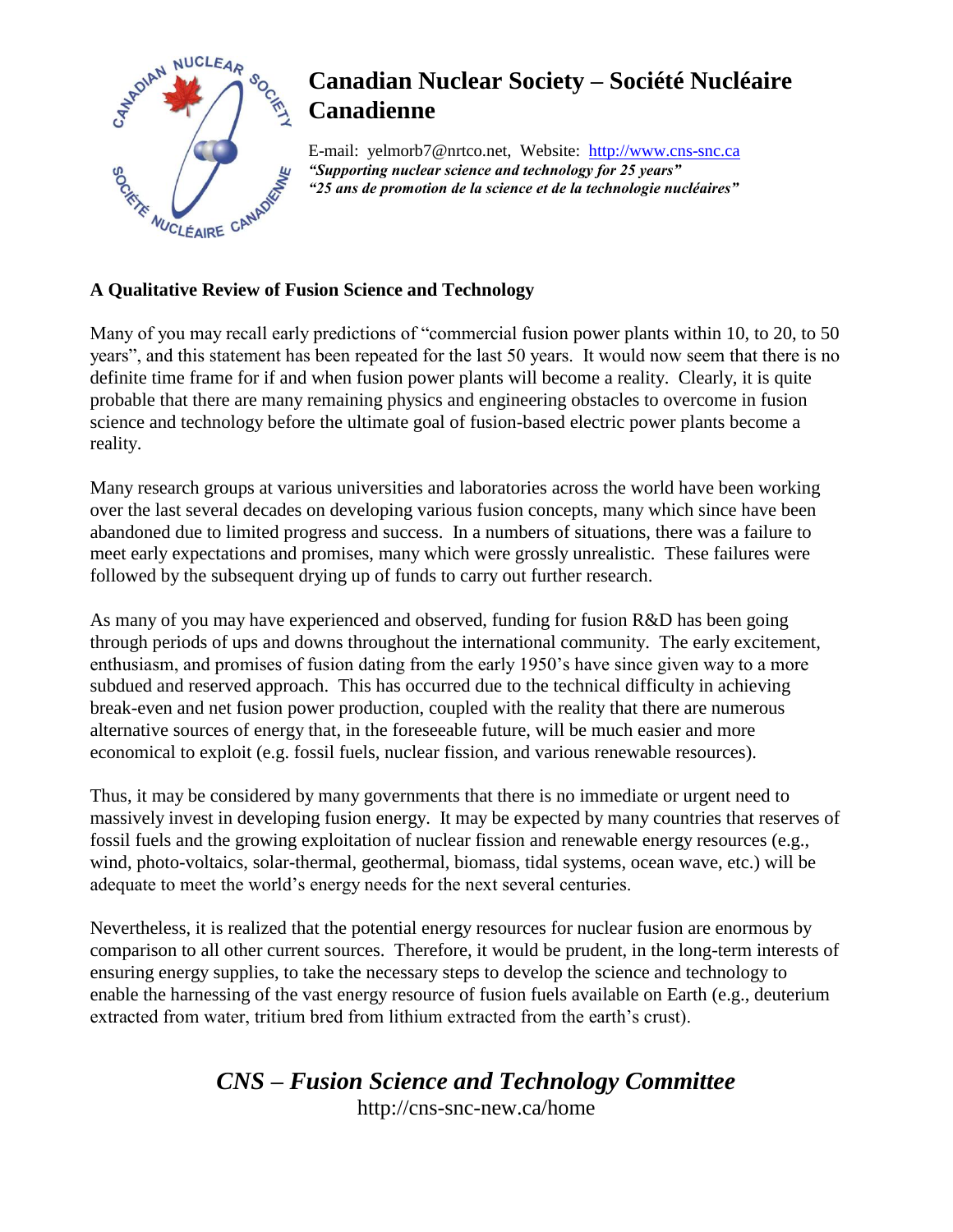

E-mail: yelmorb7@nrtco.net, Website: http://www.cns-snc.ca *"Supporting nuclear science and technology for 25 years" "25 ans de promotion de la science et de la technologie nucléaires"*

#### **Some Current Mainstream Fusion Projects**

Today, there are two mainstream fusion concepts that are under investigation with substantial government support.

One is Inertial Confinement Fusion (ICF), which is largely supported by defense spending due to the commonality of its physics with that of nuclear weapons [\(http://en.wikipedia.org/wiki/National\\_Ignition\\_Facility\)](http://en.wikipedia.org/wiki/National_Ignition_Facility). Construction of the National Ignition Facility (NIF), sited at Lawrence Livermore National Laboratory (LLNL), which is a large laserbased ICF experiment, was completed in early 2009, and ignition test experiments are expected to start in mid-2010.

The other fusion device is the well-known "Tokamak" concept for electromagnetic confinement of plasmas, with several variants having being built and tested around the world over the last 40 years. Currently, the world's latest and largest test facility for the Tokamak concept is being built in Cadarache, France as part of an international project, ITER (International Thermonuclear Experimental Reactor, [www.iter.org\)](http://www.iter.org/). ITER (~500 MW<sub>th</sub>,  $Q~10$ ) is expected to become operational by approximately 2020 and will operate for 20 years. ITER is to be followed by DEMO (~2,000  $MW_{th}$ , which is planned to be the first demonstration magnetic fusion-electric power plant.

On first glance, it might appear that a demonstration fusion electric power plant may become a reality in the next 30 to 40 years based on two mainstream concepts.

#### **Potential for Alternative Concepts**

The current world emphasis on supporting the Tokamak and ICF fusion concepts does not mean that other fusion device concepts have no potential. Alternative means for confinement of fusion fuels at high enough densities and temperatures to achieve net power production may be possible. Although many early fusion concepts may have lost out on financial support for further R&D or have much smaller-scale budgets (e.g. stellarators, reversed-field pinches, magnetic mirrors, fieldreversed configurations (FRC), magnetic cusps, Z-pinches, theta-pinches, dense plasma focus (DPF), Penning Traps, electrostatic confinement, radio-frequency confinement, etc.), the alternative concepts may still have the potential to work, and to have some practical and economical advantages over the mainstream concepts. Further R&D may help may help uncover physics and engineering solutions to enhance performance.